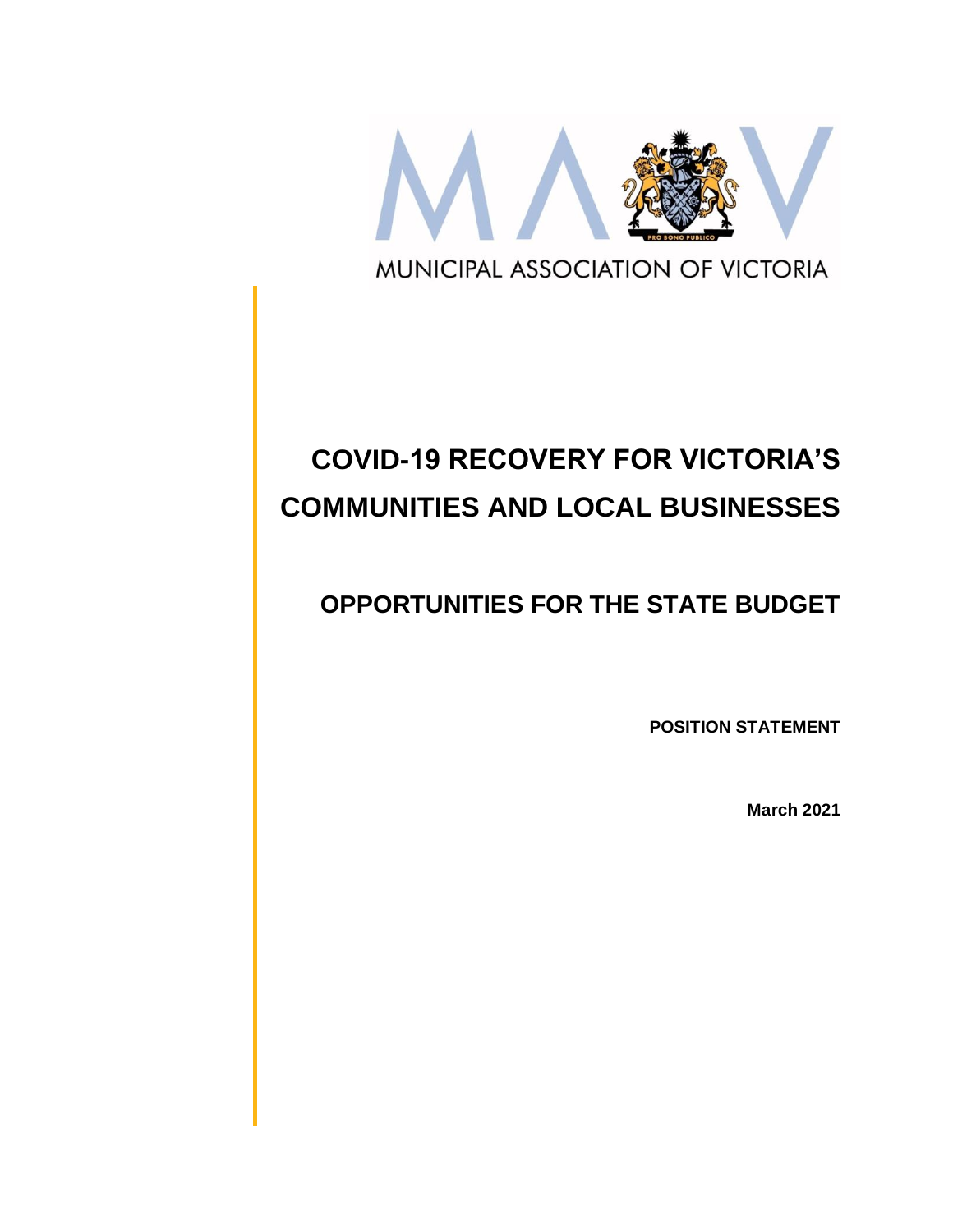

#### *© Copyright Municipal Association of Victoria, 2021.*

*The Municipal Association of Victoria (MAV) is the owner of the copyright in the publication MAV Position Statement.* 

*No part of this publication may be reproduced, stored or transmitted in any form or by any means without the prior permission in writing from the Municipal Association of Victoria.* 

*All requests to reproduce, store or transmit material contained in the publication should be addressed to [inquiries@mav.asn.au.](mailto:inquiries@mav.asn.au)* 

*The MAV does not guarantee the accuracy of this document's contents if retrieved from sources other than its official websites or directly from a MAV employee.*

*The MAV can provide this publication in an alternative format upon request, including large print, Braille and audio.*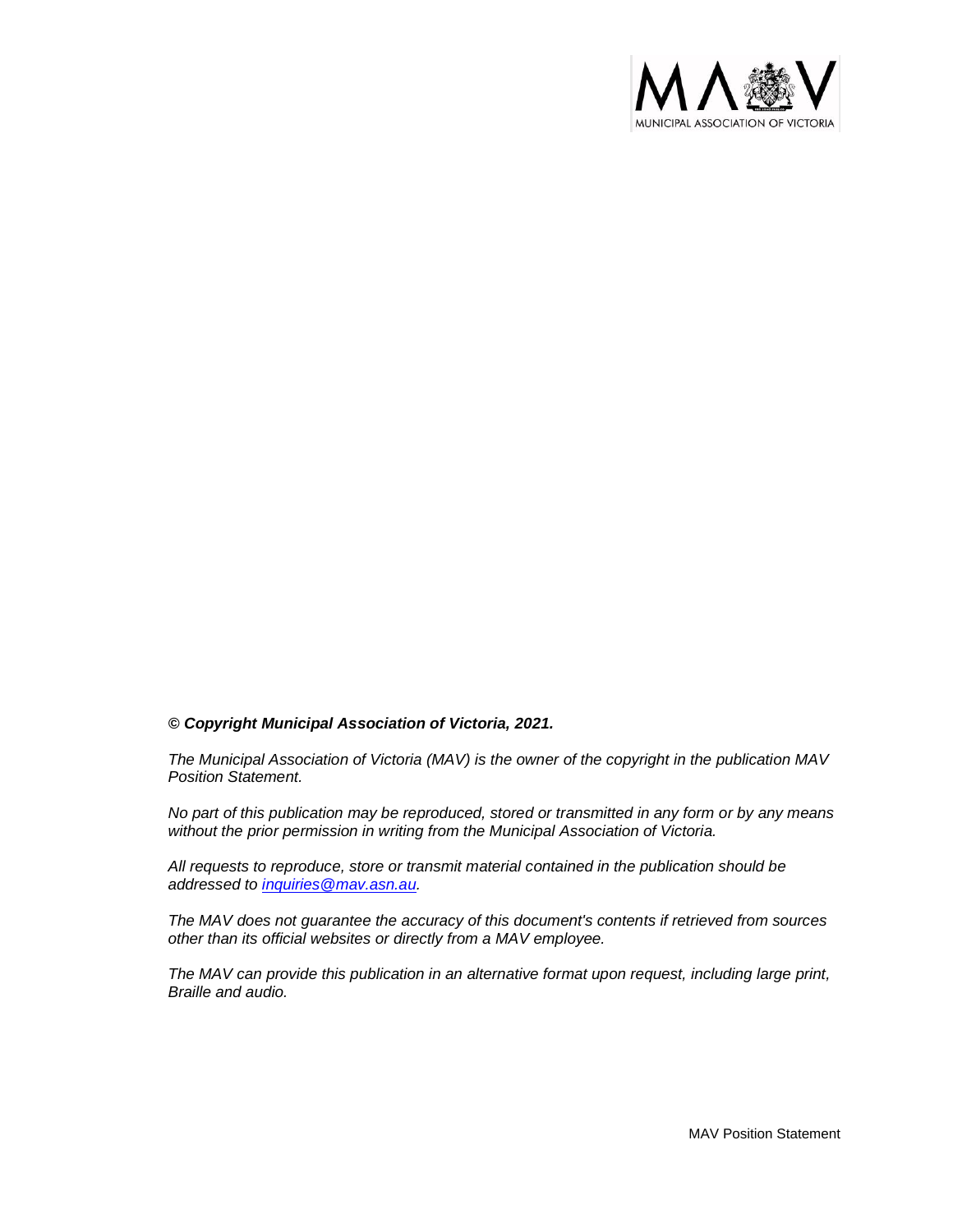

## **Table of Contents**

| $\mathcal{I}$ . |      |  |
|-----------------|------|--|
|                 | 1.1. |  |
|                 | 1.2. |  |
|                 | 1.3. |  |
| 2.              |      |  |
| 3.              |      |  |
|                 | 3.1  |  |
|                 |      |  |
|                 |      |  |
|                 |      |  |
|                 |      |  |
|                 | 3.2  |  |
|                 |      |  |
|                 |      |  |
|                 |      |  |
|                 | 3.3  |  |
|                 | 3.4  |  |
|                 |      |  |
|                 |      |  |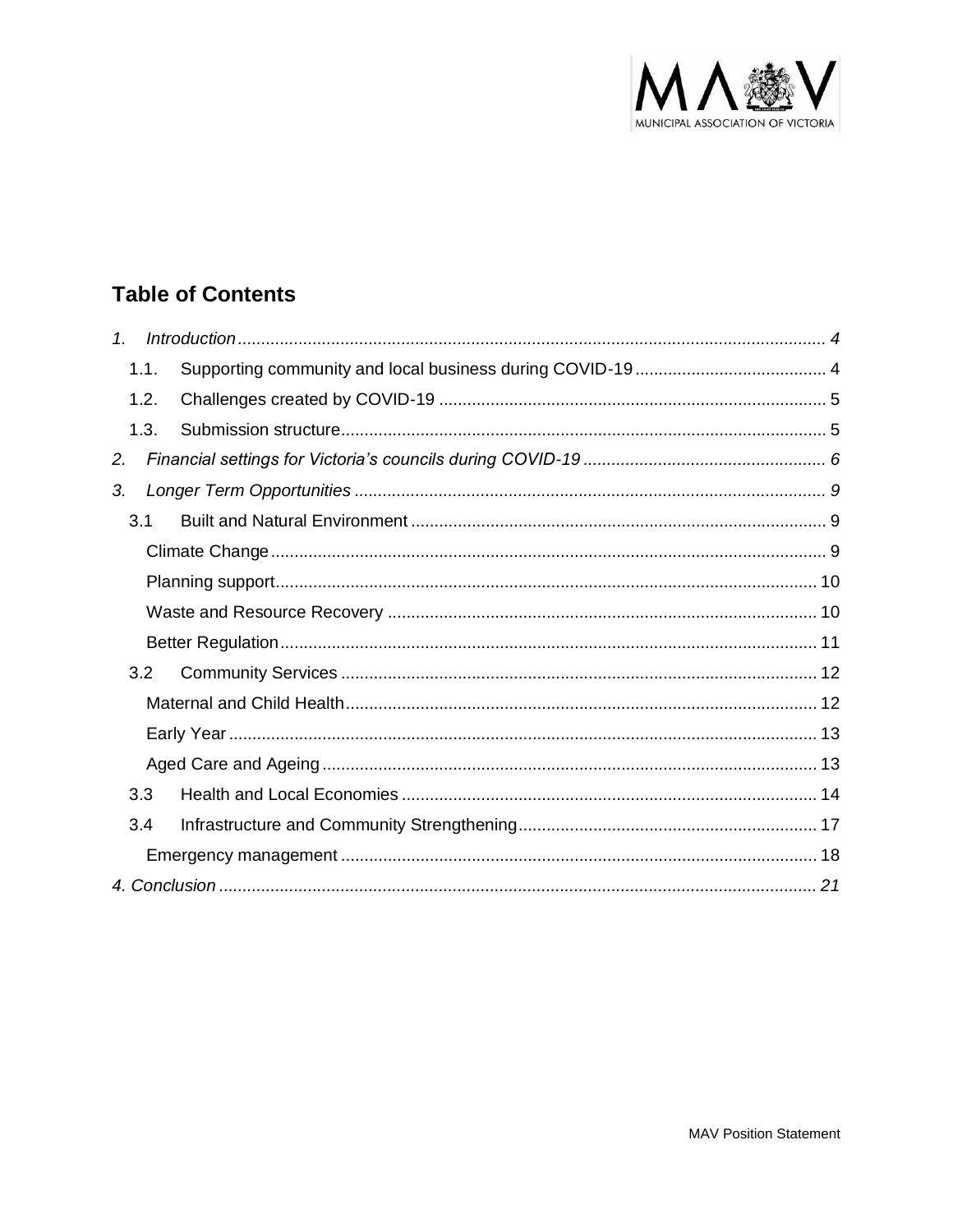

### <span id="page-3-0"></span>**1. Introduction**

Victoria's continuing response to the COVID-19 pandemic provides a range of opportunities for all levels of government to come together and support the community and businesses as they move towards recovery.

This position paper, prepared by the Municipal Association of Victoria (MAV) draws upon the experiences of councils in responding to the impacts of COVID-19 on their communities.

The MAV is the statutory peak body for local government in Victoria. Established in 1879, we are the voice for Victoria's 79 councils.

We advocate on councils' behalf, represent their interests and build their capacity. We also deliver important services to the sector including insurance, workers' compensation, collaborative procurement, training and professional development.

#### <span id="page-3-1"></span>**1.1.Supporting community and local business during COVID-19**

Councils are continuing to provide critical services focussed on community health and safety including maternal and child health, childhood immunisations, community care, waste and recycling, and public health inspections to support their communities throughout the different levels of health restrictions in operation.

Councils have also quickly adapted and innovated service delivery models to help their communities stay connected and supported. From delivery of online library, community and family support services to the development of campaigns and platforms to share stories of positivity, resilience, community spirit and kindness, councils remain committed to working with and looking after our communities.

Recognising the likely economic impacts of the pandemic on businesses and households, councils led the way in offering fee waivers, refunds and reductions; relaxing enforcement of infringements; reducing or waiving rent for council facility tenants; and promoting financial hardship policies.

Across Victoria, councils have announced multi-million dollar support packages for local businesses. Councils also continuing to implement a range of practical support measures including facilitation of online training and networking opportunities and development of "shop / support local" campaigns.

Where possible, councils have worked to streamline regulatory activities and fast-track approval processes. They immediately got behind supporting hospitality businesses to operate more in the outdoors, with officers dealing directly with businesses to identify options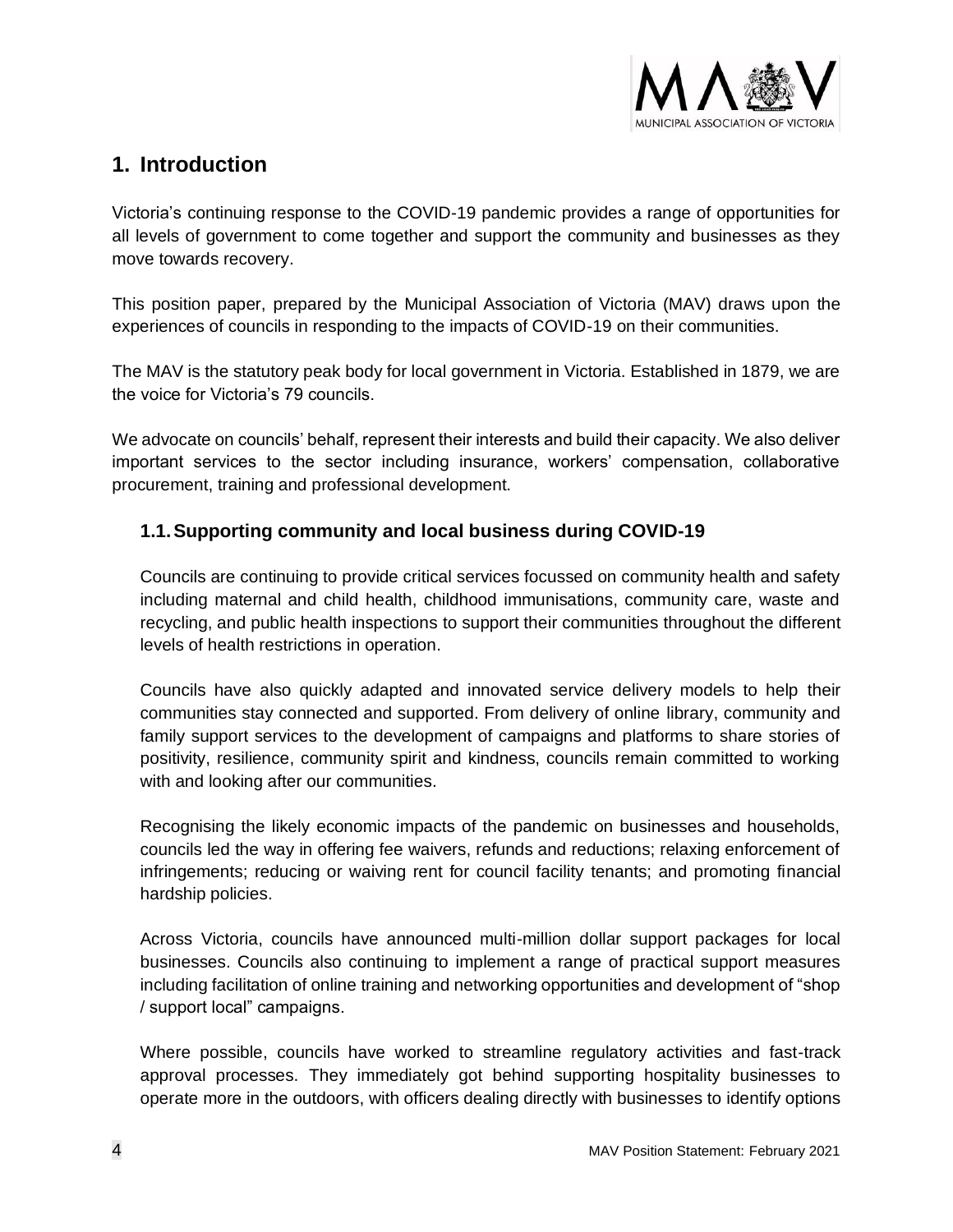

and provide education about the issues needing to be worked through, such as public safety for installations near busy streets and roads.

#### <span id="page-4-0"></span>**1.2.Challenges created by COVID-19**

As is the case with many industry sectors, local government has and will continue to experience significant negative financial impacts as a result of the COVID-19 pandemic. All Victorian councils have suffered sizeable loss of revenue through the mandated closure of facilities. The Victorian local government sector is anticipating sustained financial challenges ahead as their local residents and businesses seek to recover from the pandemic.

Even with the Commonwealth's provision of additional financial support in the form of the Local Roads and Community Infrastructure program, we anticipate councils will have difficult decisions to make in terms of service reduction and capital project deferral. It is important to note that councils do not have the same revenue raising capacity as the State or Federal governments.

Nationally, local government rates account for around 3.6 per cent of tax collected in Australia. Rate capping and communities' capacity to pay limit Victorian councils' ability to raise funds to cover the increased costs of additional service provision they have needed to undertake to support communities. They also have experienced signficant declines in income from provision of regulatory fee waivers and increased use of hardship provisions by landowners requiring assistance to pay their rates.

The MAV would implore the State Government to continue the Community Activation and Social Isolation program (CASI) funding, beyond the next six months, as per the November 2020 budget. This funding would provide an opportunity for councils to continue initiatives introduced over the last six months to support members of the community experiencing social isolation due to COVID, many of whom had never accessed support services before the COVID pandemic.

#### <span id="page-4-1"></span>**1.3.Submission structure**

This paper is divided into two parts. The first part provides a broad overview of the financial impact of COVID-19 on councils.

The second part outlines the medium to longer term opportunities for councils in supporting the recovery of community and local businesses from the impacts of the pandemic. It also identifies a range of priority funding opportunities for the State Government to consider over future budget cycles.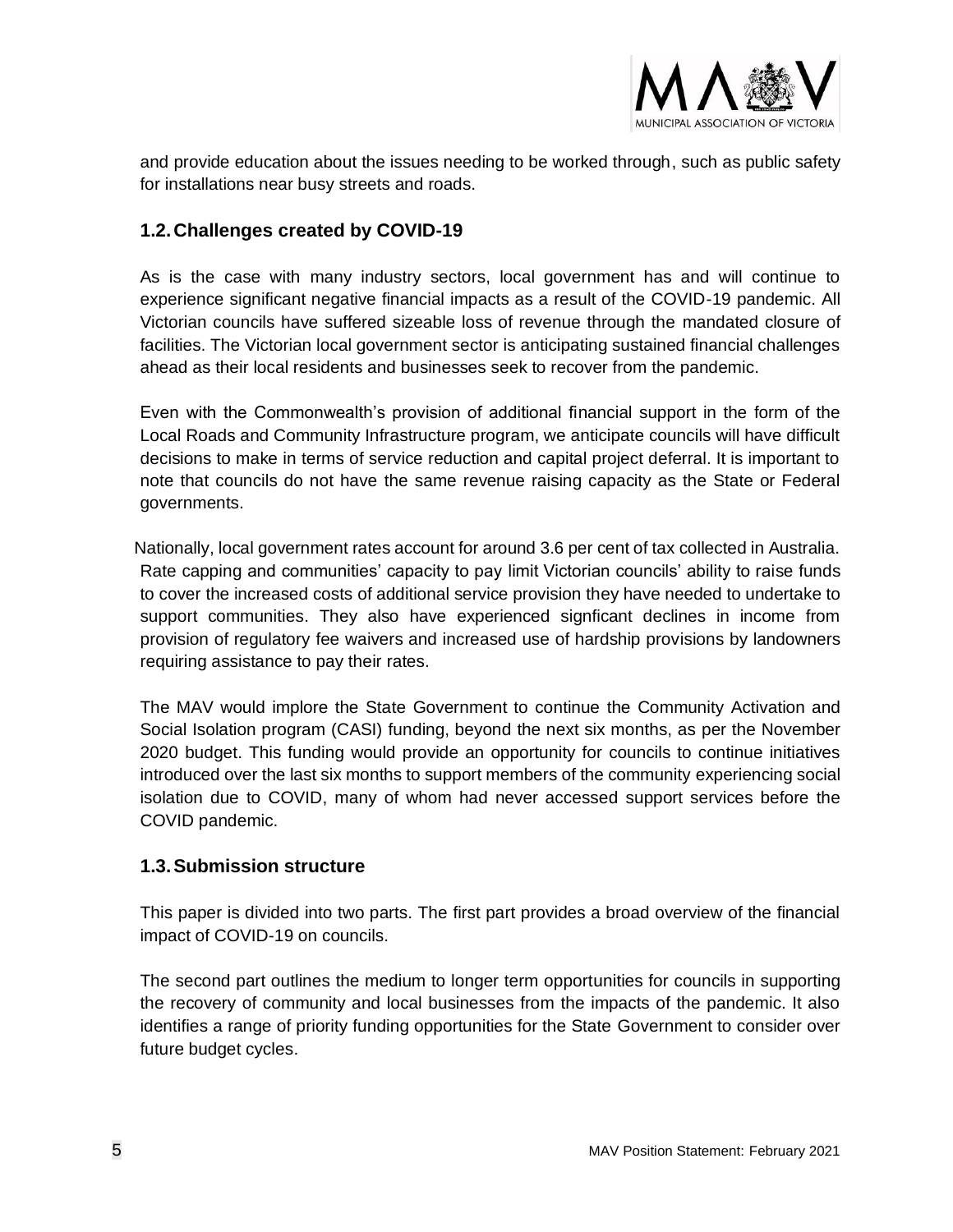

## <span id="page-5-0"></span>**2. Financial settings for Victoria's councils during COVID-19**

Increasingly, recovery from disasters such as bushfire, drought and flood has utilised a mix of targeted programs and untied grants to local councils. This allows councils to allocate resources that address local needs and be accountable to their communities for delivery.

A similar approach is required in response to COVID-19 to advance shared government objectives in driving economic and social recovery. The COVID-19 pandemic has emphasised the importance of local places contributing to the recovery of the state as a whole.

Victorians are using council parks and services in unprecedented numbers, and looking more closely at their local environments. They are supporting local businesses. Regional Victoria is becoming the holiday destination for all Victorians.

The impacts of COVID-19 also need to be examined from the lens of local communities and the people who live and work within them. The pandemic has affected each community in different ways. A successful plan for recovery needs to be centred around this understanding. A purely infrastructure-led recovery will leave many Victorians behind.

Councils are uniquely placed to support local-led recovery. As the level of government closest to the community, they understand how COVID-19 has affected their municipalities and regions, and what assistance is most needed.

Every Victorian council has taken significant steps to support their communities. This includes financial and mentoring support for local businesses, expanded hardship provisions for ratepayers and expanding eligibility criteria for support services. Drawing on their local knowledge and connections, councils have been able to target their response to what their community needs most.

Forgone income and the provision of additional support services have significantly affected council finances. Without additional support, councils will not be able to deliver the scale of support that is needed to recover from the pandemic. In aggregate, underlying results have been revised to a largely break-even position in 2019/20 and a significant underlying deficit in 2020/21.

Figures vary significantly between individual councils. Some councils predict deficits greater than 20 per cent. Even these figures may be optimistic, as many budgets were adopted prior to Stage three restrictions being imposed across the state, and the nearly four-month Stage Four lockdown across metropolitan Melbourne in 2020.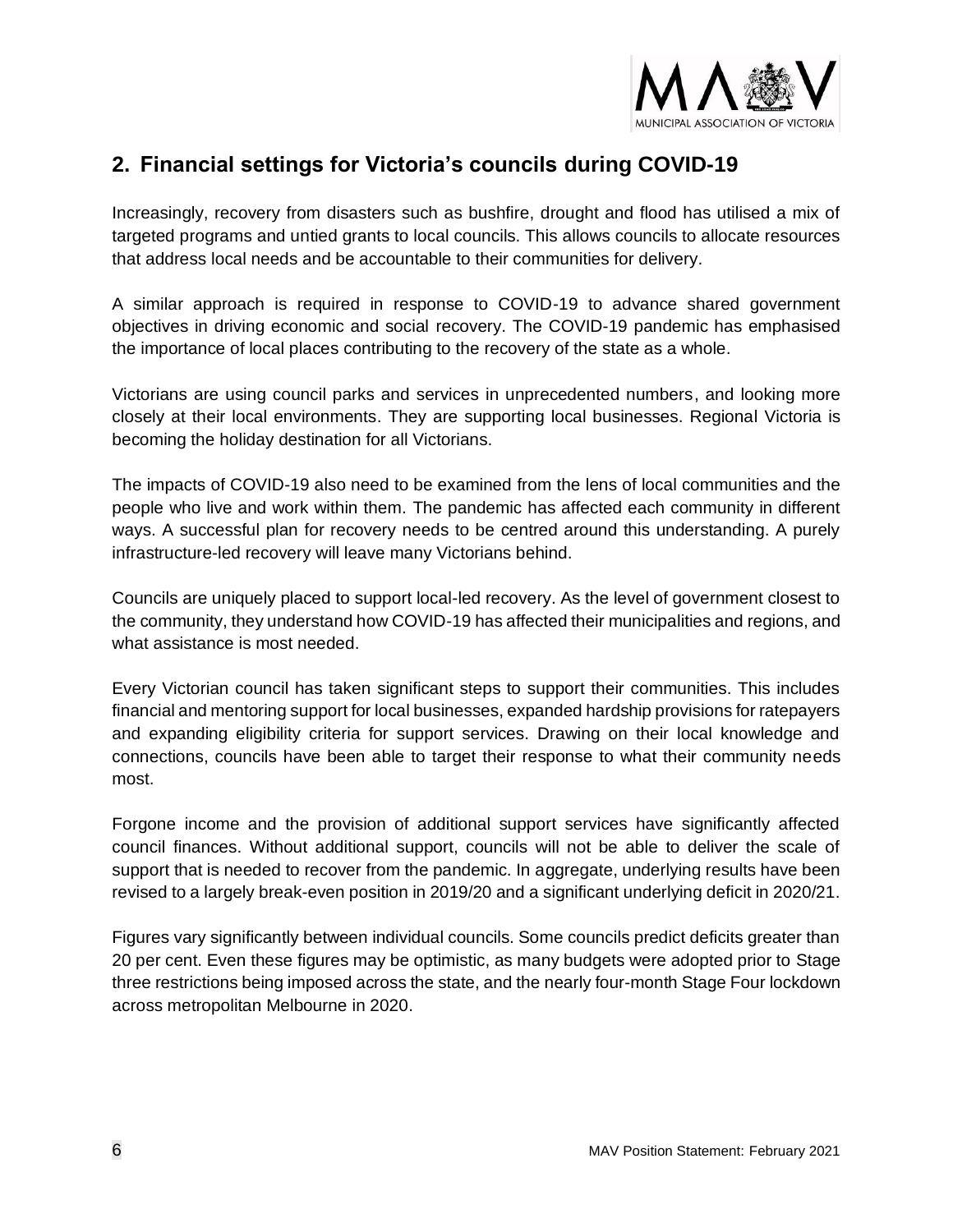



\*Underlying surplus excludes one-off capital funding such as developer contributions and is an important measure of the financial sustainability of councils' revenue and expenses. An underlying surplus is an important aspect of councils' capacity to fund and maintain both services and infrastructure.

*Sources: VGC council surveys; ABS monthly workforce data (for June ending each FY).*

Population decline in the short-term is also impacting funding allocations coming to Victorian councils through the Commonwealth Financial Assistance Grants program. In 2020-21, Victorian councils will receive a total of \$624.7 million in financial assistance grants (\$462.5 million in general purpose grants and \$162.2 million in local roads grants).

Due to projected population declines relative to other states, it is possible Victoria's share of these grants will be less than anticipated based on population growth expectations prior to COVID-19. This has already manifested, when the Commonwealth Government deducted \$2.573 million in cash payments to reflect population estimates and inflation outcomes for the 2019-20 financial year.

Many councils have also been particularly impacted by Victoria's less-than-anticipated population increases as a result of the sudden drop in overseas and interstate migration. The Federal Budget anticipates that Net Overseas Migration will fall from 154,000 people in 2019-20 to -72,000 in 2020-21, and then -22,000 people in 2021-22.

Net interstate migration projects for Victoria show drops from 11,600 people in 2019-20 to -1,200 in 2020-21 and -1,300 in 2021-22. Even in 2023-24, the Commonwealth Treasury is forecasting net interstate migration to be less than half of last year's numbers.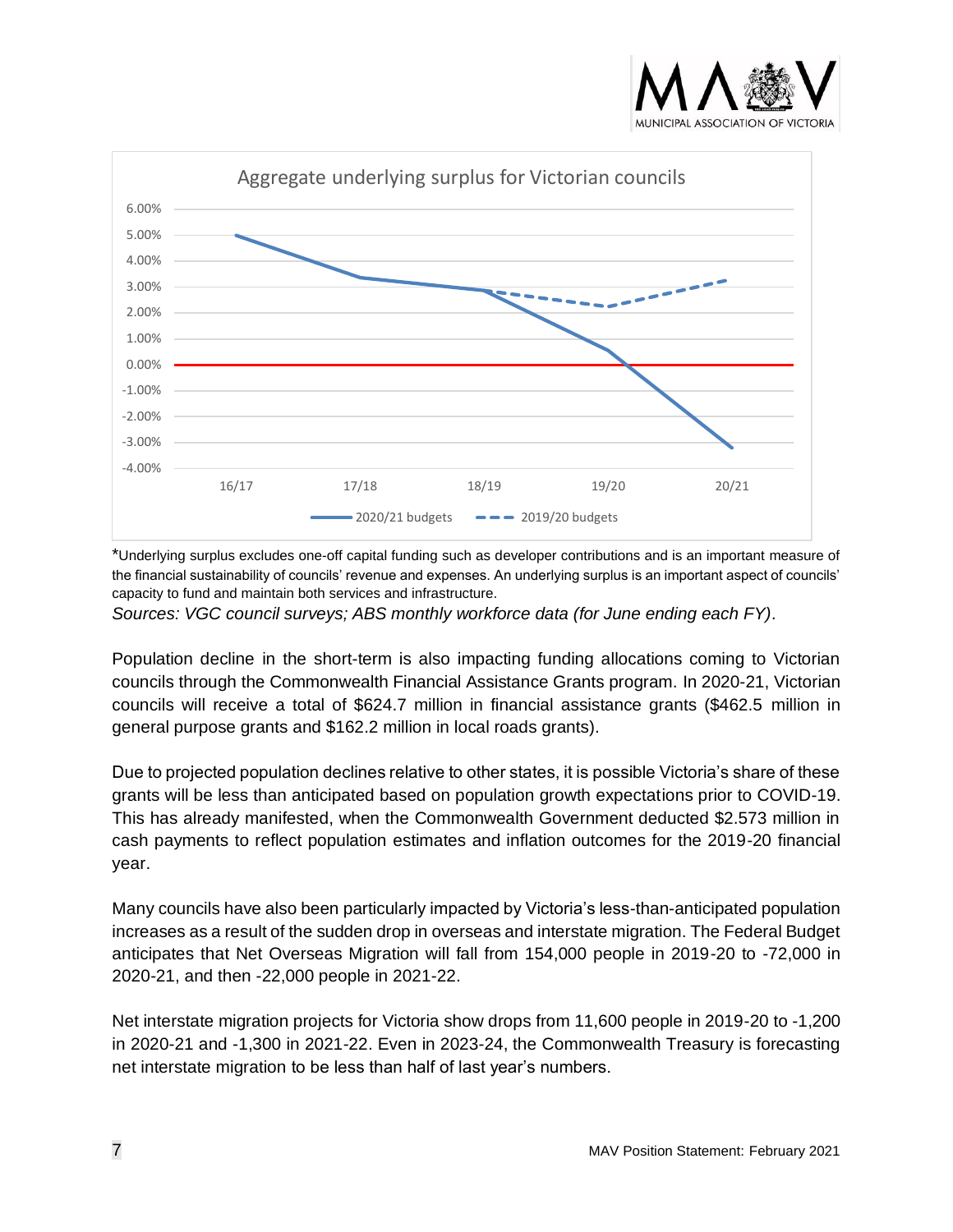

Those councils with projects already underway and committed to based on expectations of new ratepayers will be significantly impacted by the loss of anticipated revenue. Infrastructure renewal in the future is also likely to be adversely impacted.

Council costs are largely driven by wages for the tens of thousands of staff they employ. Enterprise agreements negotiated prior to COVID-19 have locked in wage rate increases that will need to continue to be funded in future years.

The immediate and urgent roll-out of significant infrastructure builds by the State Government is expected to drive up the cost for local infrastructure projects and programs. Council are already reporting significant increases in tender responses for capital projects.

Many are agencies competing for the same skillsets and supplies at the same time. Rural and regional councils are particularly being impacted by the sudden escalation in infrastructure costs, with resulting pressures on local service provision and council infrastructure. Regional councils are anecdotally reporting increases of 30-40% on requests for quote.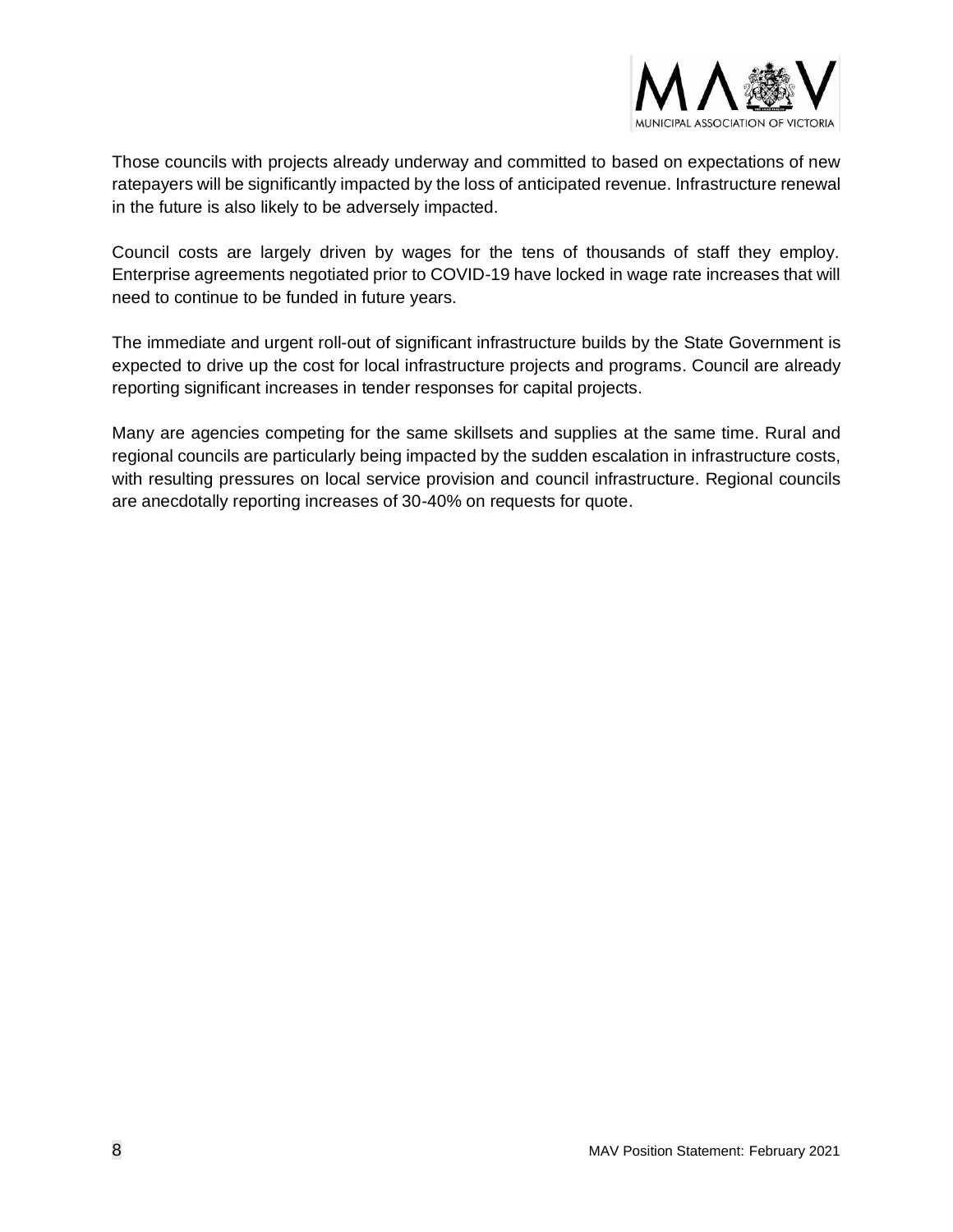

## <span id="page-8-0"></span>**3. Longer Term Opportunities**

#### <span id="page-8-1"></span>**3.1 Built and Natural Environment**

#### <span id="page-8-2"></span>Climate Change

There is a significant opportunity and need for COVID-19 recovery economic stimulus to support and accelerate the transition to a zero emissions future, in the process supporting Victoria to become a leader in new approaches and technologies. Investment and leadership in climate change adaptation is also critical to build resilience to climate change impacts.

We applaud the Victorian Government for its strong support for renewable energy and the significant investment in energy efficiency programs announced in the 20/21 State Budget. Funding for energy efficiency upgrades of major road lighting is one outstanding opportunity that we call on the State to prioritise in this next budget. Some 80,000 of these lights are costshared by the Department of Transport (DOT) and councils, with councils keen to proceed with the works as soon as DOT commits to contributing its share of funding.

The MAV is pleased that after continued advocacy, the Victorian Government has now committed to introducing a state-wide baseline requirement for Environmentally Sustainable Development (ESD). ESD can act both as a climate change mitigation and adaptation response, with a carbon positive built environment needed to avoid extreme climate change.

While many councils continue to advance policies to address climate change through the planning system, not all councils have the capacity or capability to do so. For those councils still at a nascent stage in implementing ESD policies, additional resourcing, support and training will be required.

Since October 2020, several councils have been conducting a trial of the Sustainable Subdivisions Framework developed in partnership with the Victorian Planning Authority (VPA) and the Council Alliance for a Sustainable Built Environment (CASBE). Additional resourcing is needed to ensure data and feedback from that trial can be effectively analysed and applied to improve the framework.

Coastal climate change impacts are evident across Victoria. As the intensity and frequency of extreme weather events increase, there is a strong sense of urgency for significant strategic investment in coastal climate change adaptation measures, moving beyond the current fixon-fail approach. Councils do not have the financial capacity to undertake this without Victorian Government support.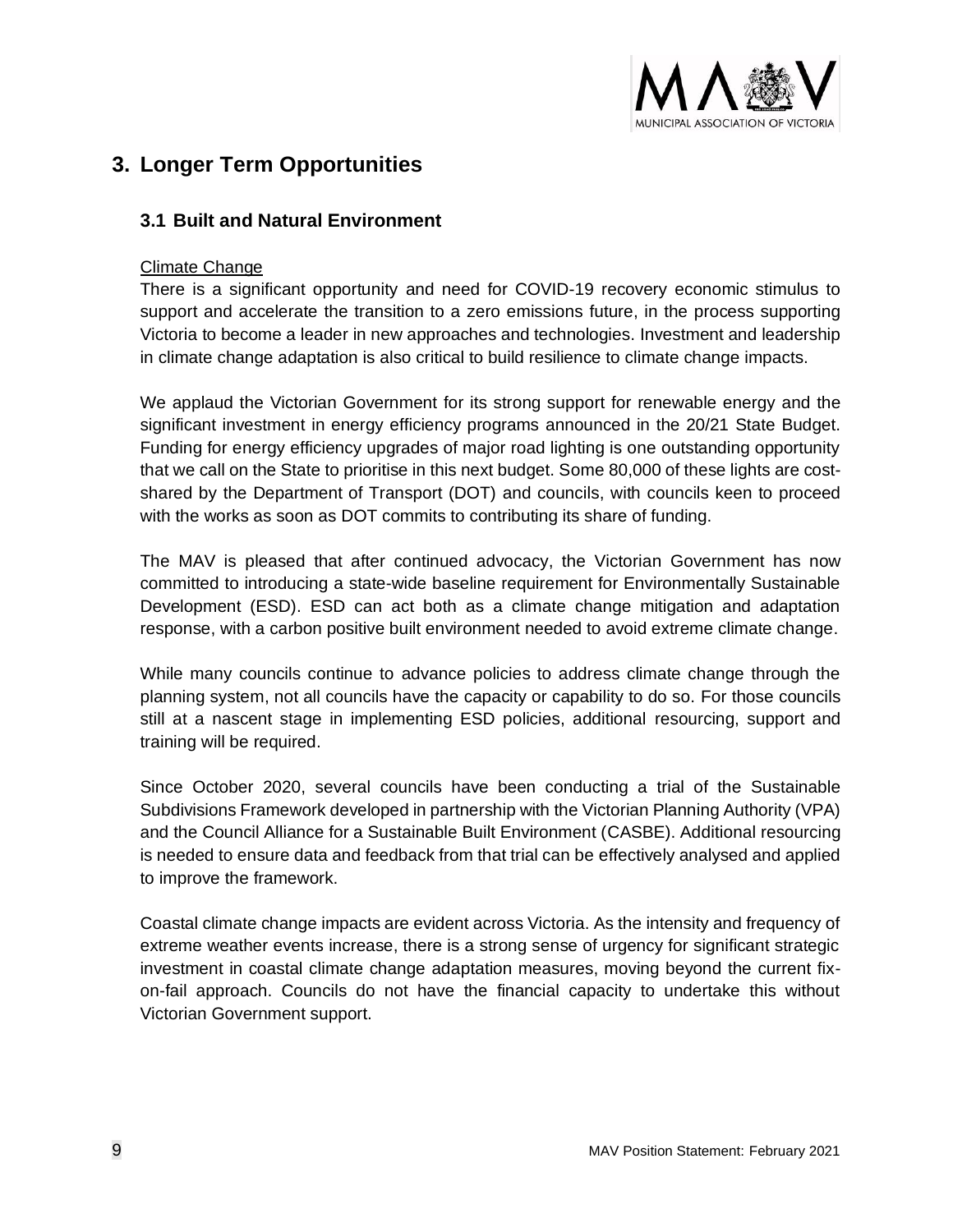

#### <span id="page-9-0"></span>Planning support

Resourcing and support for council planners is fundamental to ensuring the timely and rigorous assessment of planning applications as well as laying out the strategic directions for future communities. We welcome recent government investment into regional planning hubs and updating of resources such as ministerial guidelines and practise notes. However, we believe more targeted funding is required for some key areas.

Heritage planning is a time and resource intensive undertaking for councils, with community members often divided on the conflicting objectives of conservation and new development. Planning scheme amendments are frequently delayed, undermining protection for heritage places and creating uncertainty in the community as to how local heritage is to be conserved and enhanced. Extra support for councils is needed to research as well as prepare planning scheme amendments that seek to manage heritage places for future communities.

Infrastructure contributions help fund key local community and state infrastructure in Victoria's growth areas. Over time the state's infrastructure contributions system has become less transparent and more complex. Councils frequently face difficulties in training and retaining planning and support staff to develop and then administer contributions schemes.

While we welcome recent government moves seeking to reform the system to enable for fair and efficient contributions systems, more dedicated support is required. Recognising that planning for and management of infrastructure contributions will likely remain a specialised skill, additional staff and resources are needed to boost the capabilities of local government planning departments.

#### <span id="page-9-1"></span>Waste and Resource Recovery

It is crucial that the Victorian Government works with industry and councils to strengthen the market fundamentals of Victoria's recycling system. Much of the focus so far has been on councils' delivery of kerbside services. Councils have limited control over what goes into the recycling stream or the demand for recycled content.

Restricting the production of problematic materials, minimising waste generation, requiring producers to take increased responsibility for the waste impacts of their products, and ensuring demand for recycled content are all necessary elements of a sustainable resource recovery system.

The MAV operates a strongly subscribed collaborative procurement platform for Victorian councils. With a dedicated resource within the MAV we believe we can help drive procurement of recycled material in Victorian local government, and subsequently drive new investment by private industry.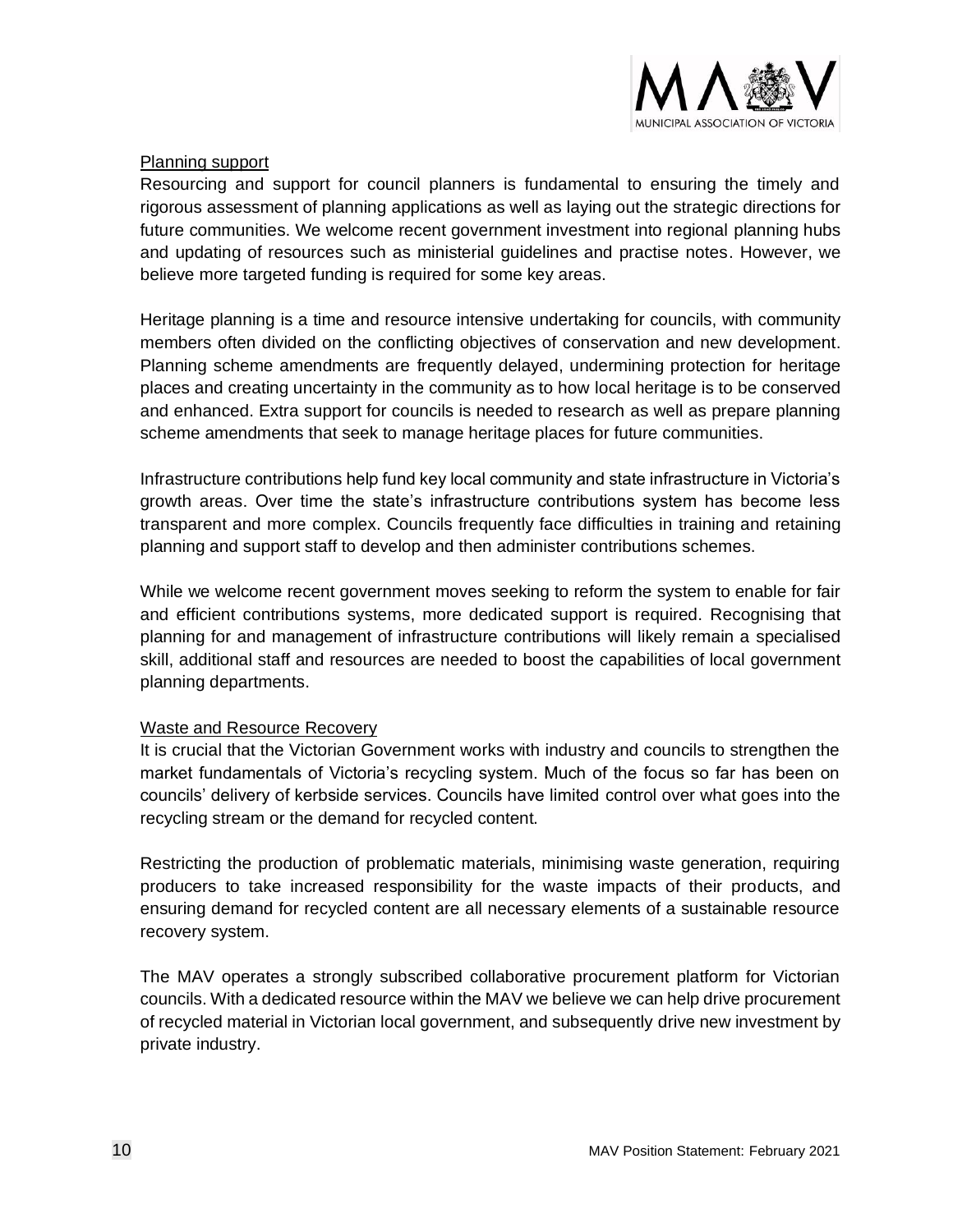

#### <span id="page-10-0"></span>**Better Regulation**

We need to ensure our regulatory systems continue to provide adequate protection to Victorians. Some temporary adjustments may be appropriate to help immediate economic recovery. As we move forward, these should be assessed to find where some longer-term improvements can be made and what should be rolled back.

The MAV worked closely with the Department of Environment, Land, Water and Planning (DELWP) and the Environment Protection Authority (EPA) to design the Officers for the Protection of the Local Environment (OPLE) program, commencing in 2017. The program has yielded positive results, strengthening ties between the EPA and host councils, and demonstrably improving understanding of, and compliance with, environmental laws by the private sector. Expanding the program would ensure these benefits reach more of the state. The OPLE program will also be invaluable in supporting local businesses to adapt to the new *Environment Protection Act* commencing on 1 July 2021.

VicSmart was introduced in 2014 as a streamlined assessment pathway for low-risk planning applications. Alongside its introduction, local VicSmart provisions were introduced to the Geelong and Ballarat planning schemes. Since then, only one additional set of local VicSmart provisions has been introduced. We believe this represents a missed opportunity. We would encourage DELWP to provide funding to councils that have identified suitable candidates for local VicSmart provisions to develop and implement those provisions. These could respond to specific local issues, or act as pilots for future state-wide VicSmart application classes.

We welcome the Victorian Government's women building surveyors program in last year's budget. This program was oversubscribed with interest from both councils and applicants. A number of councils identified multiple candidates within their organisation that were eager and suitable to participate in the program. An additional round of funding should be provided for this program to increase involvement of women in building surveying and help address shortages of this key profession within local government.

| <b>Request</b>                                          | <b>Funding</b> | <b>Timing</b> | <b>Portfolio</b> |
|---------------------------------------------------------|----------------|---------------|------------------|
| the Protection of the<br>Officers for<br>Local          | \$20           | 4 years       | <b>EPA</b>       |
| <b>Environment</b> – extension, continuation and        | million        |               |                  |
| expansion of the OPLE program to 40 officers by         |                |               |                  |
| 2023-24.                                                |                |               |                  |
| <b>Roadside weeds and pests</b> $-$ continuation of the | \$9 million    | 3 years       | DJPR/LGV         |
| existing program targeting rural roadsides.             |                |               |                  |
| Support for implementation of environmentally           | \$8.5          | 2 years       | <b>DELWP</b>     |
| sustainable development (ESD) in the planning           | million        |               |                  |
| system - provision of training and resources to         |                |               |                  |
| councils and funding for a part-time officer to work    |                |               |                  |

*Priority funding opportunities in the built and natural environment portfolio.*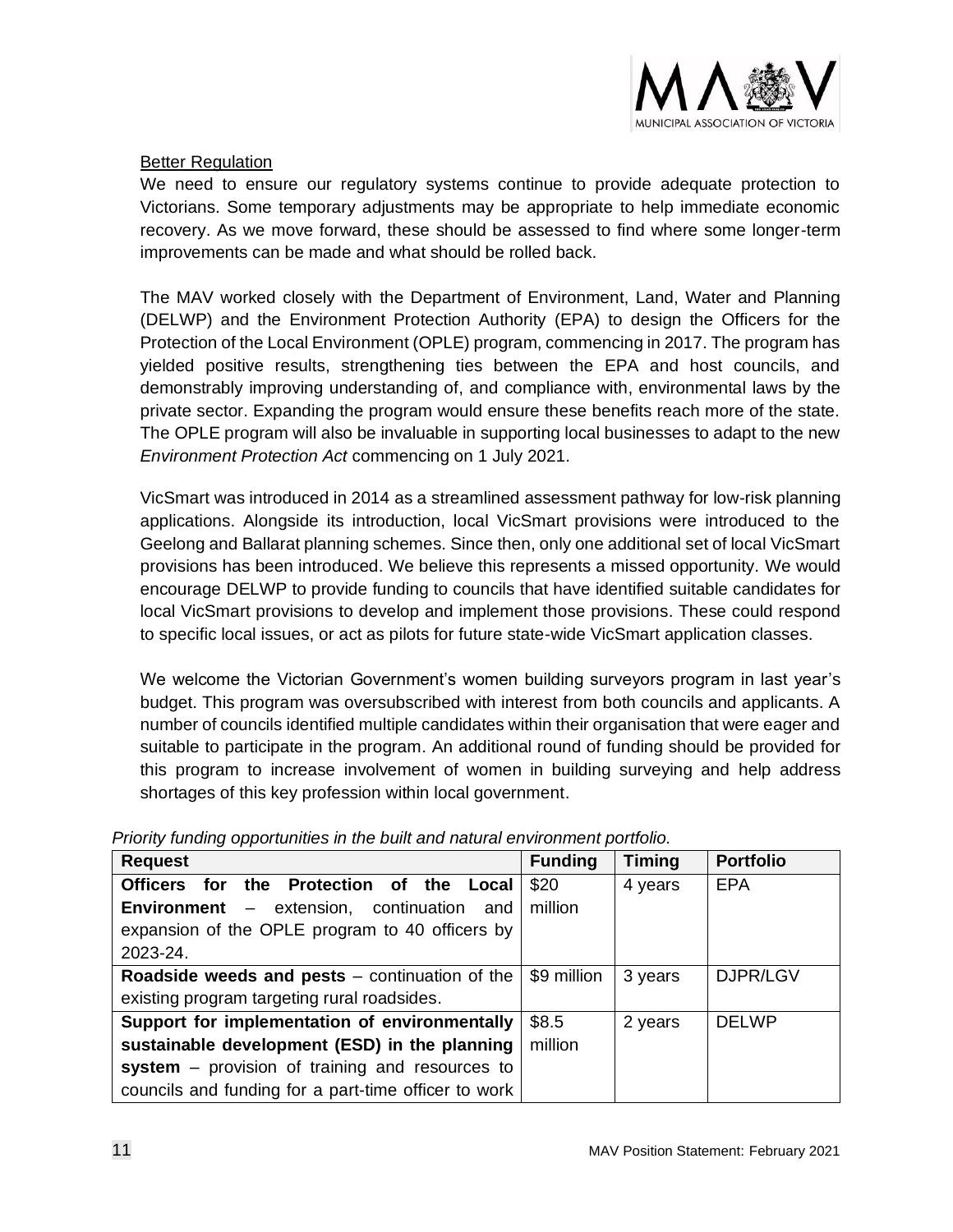

| with CASBE to assess and improve the Sustainable      |             |         |              |
|-------------------------------------------------------|-------------|---------|--------------|
| Subdivisions Framework.                               |             |         |              |
| Energy efficient street lighting upgrades -           | \$60        | 3 years | <b>DOT</b>   |
| commitment from Department of Transport to            | million     |         |              |
| provide its share of funding to cover the cost for    |             |         |              |
| energy efficiency upgrades of major road lighting     |             |         |              |
| Development of local VicSmart provisions -            | \$5 million | 3 years | <b>DELWP</b> |
| funding support for councils seeking to develop local |             |         |              |
| VicSmart provisions that enable streamlined           |             |         |              |
| planning decisions                                    |             |         |              |
| Coastal climate change adaptation - long term         | \$100       | 4 years | <b>DELWP</b> |
| investment in climate adaptation planning and works   | million     |         |              |
| to manage strategic risk.                             |             |         |              |
| Recycled content procurement officer - funding        | \$350,000   | 2 years | <b>DELWP</b> |
| for an officer within MAV to run a two year program   |             |         |              |
| focused on procurement of recycled content by         |             |         |              |
| councils                                              |             |         |              |
| Heritage protection - funding to support councils to  | \$4 million | 2 years | <b>DELWP</b> |
| progress and improve heritage protection              |             |         |              |
| Infrastructure contributions implementation -         | \$5 million | 2 years | <b>DELWP</b> |
| funding support for councils to implement and         |             |         |              |
| manage infrastructure contribution schemes            |             |         |              |
| Expansion of the women building surveyors             | \$6.3       | 2 years | <b>DJPR</b>  |
| program - An additional round of funding for this     | million     |         |              |
| program recognising the high<br>interest among        |             |         |              |
| councils and candidates                               |             |         |              |

#### <span id="page-11-0"></span>**3.2 Community Services**

#### <span id="page-11-1"></span>Maternal and Child Health

The COVID-19 pandemic has highlighted the important role local government and its services play in the lives of all Victorians. At the peak of the pandemic, Victoria's Maternal and Child Health (MCH) sector continued to provide face-to-face services to clients, including the most vulnerable children and their families.

The universality of the service will be crucial as more families experience changing levels of disadvantage in response to the impacts of the COVID-19 pandemic. In order to ensure the Victorian MCH service remains one of the key pillars of our preventative health system, an assurance of adequate, flexible and sustained funding will be critical, particularly as we move beyond the pandemic and consider the important role this service will play supporting Victorian families to recover from its impacts.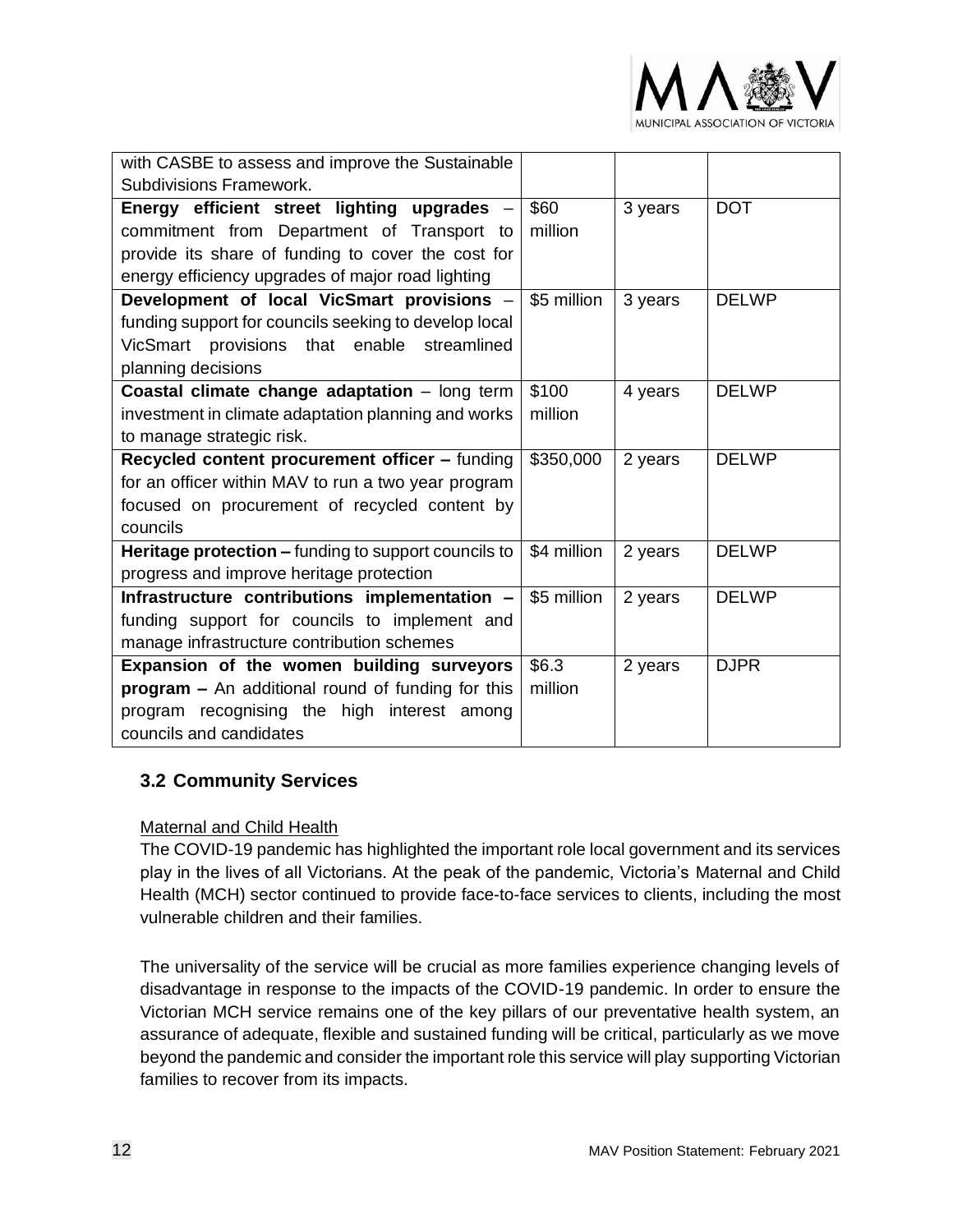

To ensure the sustainability of this essential service, the state Governments commitment to the 50:50 partnership with local government for ongoing funding is vital. We encourage the State to continue working with the MAV to develop a funding model, reporting framework and flexible models of service delivery.

#### <span id="page-12-0"></span>Early Year

Victorian councils are partners in the ten year State Government Kindergarten Expansion Reform announced in 2018. MAV seeks ongoing funding for councils to continue to support the planning of Kindergarten Infrastructure and Service Delivery Plans (KISPs) beyond 2021. It is important the KISPs remain current as they will guide investment and service delivery by the sector, the State Government and councils.

MAV also advocates for the Victorian Government, after more than ten years of short-term National Partnerships, to engage further with the Commonwealth to achieve enduring and sustainable funding for 4 year old kindergarten in Victoria, in line with the review commissioned by the Council of Australian Governments in 2019 has recommended the Commonwealth Government commit to funding preschools in a five-year block to provide certainty to the sector.

Additionally, a recent VAGO report into the Early Years Management (EYM) Platform made several recommendations around EMY in Victorian sessional Kindergartens. Although this report did not specifically address the funding of EYMs, MAV and councils seek an urgent review of the funding model for EMY Policy and Program to reflect the increasing unfunded investment made by councils to meet State Government outcomes.

#### <span id="page-12-1"></span>Aged Care and Ageing

The Victorian local government sector is uniquely placed to plan and coordinate vibrant, accessible local communities for older people. The goal is to keep them at home and connected to their local communities, for as long as possible.

The key directions from Victoria's Commissioner for Senior Citizens, Ageing Well in a Changing World report, intersects with the current work happening across municipalities. Funding support will be key to ensuring older people, in all municipalities benefit from this aspirational plan. Particular areas of policy development that the MAV, in conjunction with councils, would be interested in collaborating on include the development of community registers and increasing the digital connectivity of older Victorians.

COVID-19 has highlighted the issues in aged care services. The MAV looks forward to working in partnership with the State Government and the Commonwealth Government to implement relevant recommendations that arise from the Royal Commission into Aged Care Quality and Safety.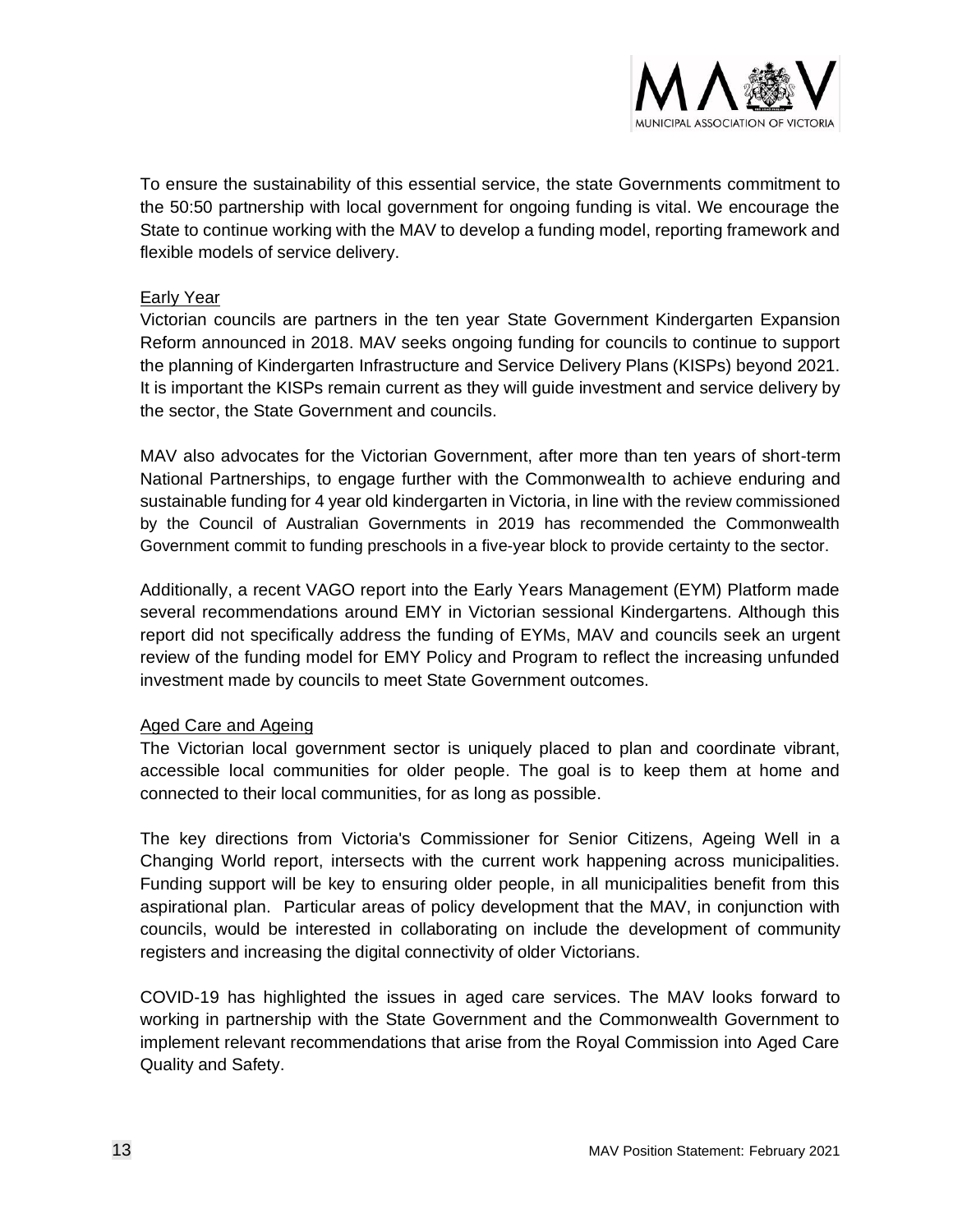

There has been significant reform in the policy governing home-based aged services over recent years. There remains a need for the State, along with local government to advocate strongly to the Commonwealth for a responsive and place-based service system, that ensures all Victorians have access to the community care services they need.

While individual councils continue to make decisions about their role in service delivery, each continues to have an interest in the health and wellbeing of their older citizens. There is a risk a serious gap develops between those older citizens who require assistance and those who do not and therefore it will be important for the levels of government closest to the people, to have a role in the oversight, planning and governance of this system.

*Priority funding opportunities in the community services portfolio.*

| <b>Request</b>                                                               | <b>Funding</b> | <b>Timing</b> | <b>Portfolio</b> |
|------------------------------------------------------------------------------|----------------|---------------|------------------|
| <b>Maternal and child health funding</b> $-$ in line with the $ $ Unit price |                | For<br>the    | <b>DH</b>        |
| MCH partnership between State and local government,                          | increase       | 2021-2022     |                  |
| MCH unit prices increases to reflect cost increases.                         | from           | financial     |                  |
|                                                                              | $$121.42$ to   | year          |                  |
|                                                                              | \$139.99       |               |                  |
|                                                                              |                |               |                  |

#### <span id="page-13-0"></span>**3.3 Health and Local Economies**

COVID-19 has significantly and suddenly redistributed service-needs of communities right across the state. Not only did the locations where people work change in a matter of weeks, many people from metropolitan Melbourne also re-located to regional areas because they were able to work remotely from their workplace.

Even as the roll-out of a COVID-19 vaccine mean that the pandemic impacts retreat in coming years, expectations are that relocation of where people are living and working will have a permanent impact on individual council service delivery and funding allocations.

Despite the many immediate service challenges, these changes also present many opportunities for the state and councils to collaborate on re-thinking distribution of goods, transport modes and the provision of public community infrastructure and places to match where people meet, collaborate and work. Improved acceptance of remote meetings also opens up new access channels to new international contacts and markets for Victorian businesses.

A particular COVID-19 recovery focus for councils will be supporting the visitor economy, including the accommodation sector, environmental tourism, arts, culture and heritage infrastructure and programs. State Government investment in working with councils, as well as regional groups of councils, to grow the visitor economy should be a priority. The strategic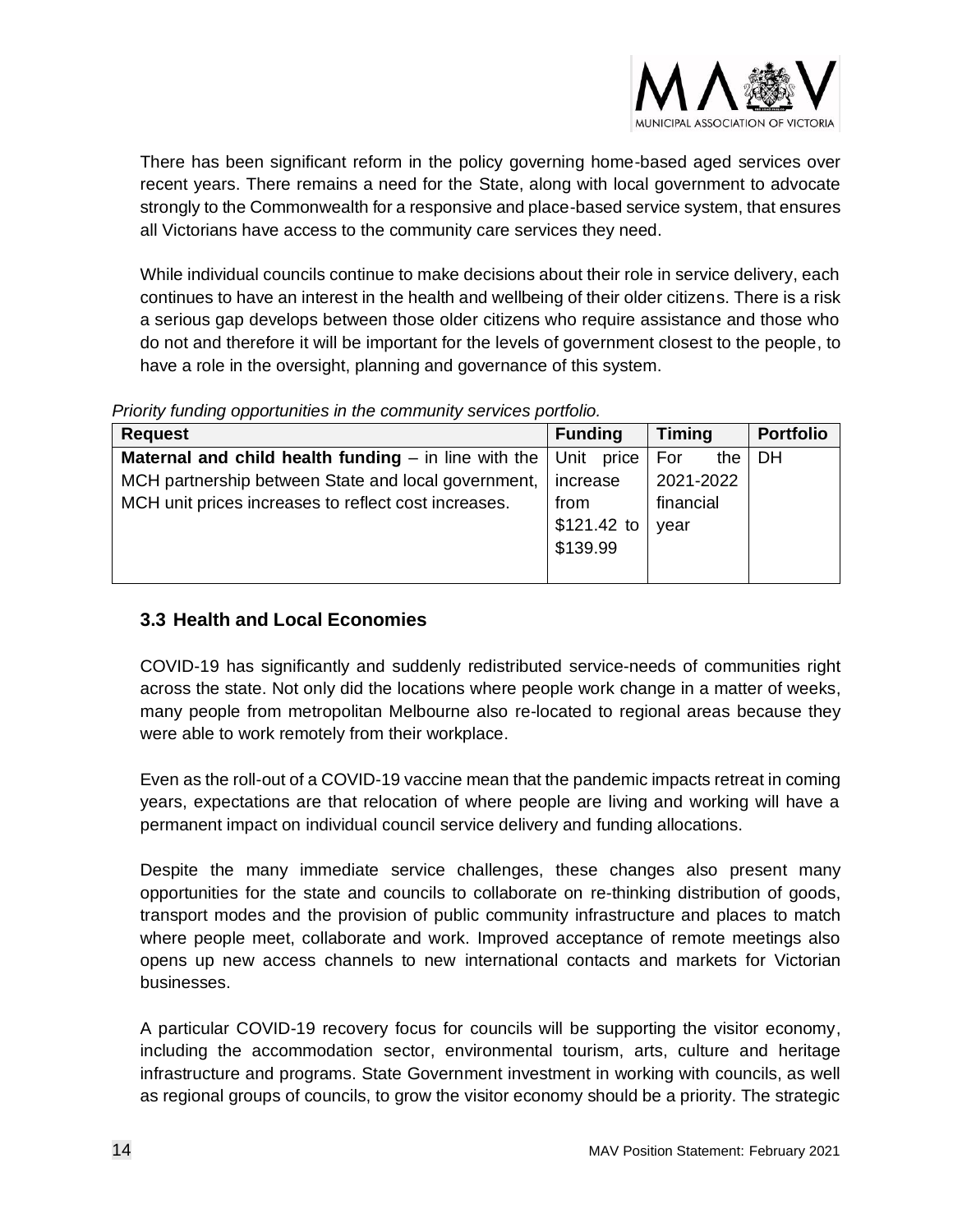

work being undertaken by the State Government on the next iteration of the Creative Victoria strategy should underpin this partnership (see associated item on the creative arts in the Community Strengthening section).

Councils will continue to have an important public health role in recovering from COVID-19. This recovery activity is heavily reliant on the local government sector's environmental health officers. They will continue to play a vital role over the short term and in future years. New environmental protection laws come into effect from 1 July 2021 for domestic and small business onsite wastewater management (septic tanks), and food-safety continues to be a priority outcome for the hospitality industry.

Council EHOs are key conduits to over 45,000 food businesses through the inspections and activities they undertake with these local businesses every year. There is a significant structural challenge relating to the supply of qualified EHOs with existing education and training pathways diminishing over recent years. This is a challenge that will require coordinated interventions from the State Government if community expectations about the safety of the food they purchase and consume, and the local environment where they live is going to be maintained.

The expansion of the new Department of Health's public health function is also going to put pressure on the supply of qualified public health officers. We seek urgent collaboration and investment in course pathways to skill-up graduates with suitable under-graduate degrees, and an environmental health officer recruitment and retention program.

The MAV and the local government sector has long advocated for increasing the supply of social and affordable housing. The impact of decreasing housing affordability, and the growing need for social housing, are both significant issues for local government – the level of government closest to the community. The significant \$5.3 billion infrastructure investment in 12,000 more homes in the next four years will make real and important inroads to tackling these endemic issues. Councils' capacity to provide services and support to these new residents will be critical to the successful integration of new social housing tenants within their new communities.

To enable councils meet these new and emerging service needs we urgently seek a commitment from the State Government to remove its plans for rate exemptions for these new residences. We believe this is an unfair and inappropriate cost shift from the State Government to local communities.

The Commonwealth and State frameworks for action on disability have fundamentally changed with the introduction of the NDIS and the State Government passing on funds and responsibility to the Federal Government. Although the NDIS is a major social reform providing support to people with high needs, only 10 per cent of people with a disability are eligible. Full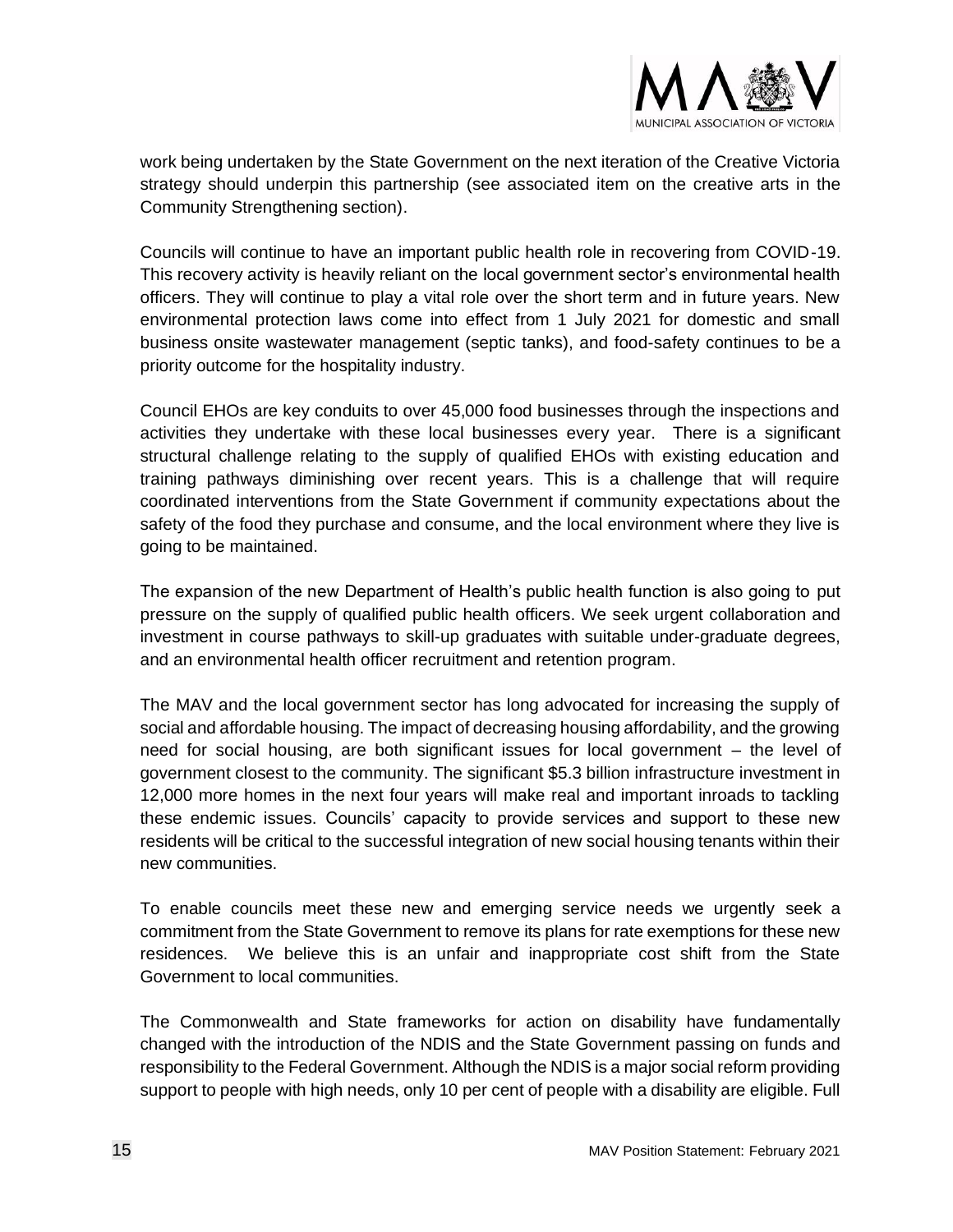

inclusion of community life for other people with disabilities will need to be provided for by state and local governments.

A new National Disability Strategy and new State Disability Plan are being developed. Employment and economic participation, transport, community attitudes to disability and access to mainstream services and activities continue to be important. The Local Government Building Accessible Communities Program remains as important as ever to be funded to aid the State Government's delivery of the Victorian Disability Plan.

Other emerging issues are the adequacy of income support and the need to repair the damage caused to people with a disability and carers by the 2020 bushfires and the COVID-19 experience.

| <b>Request</b>                                                                    | <b>Funding</b> | Timing  | <b>Portfolio</b> |
|-----------------------------------------------------------------------------------|----------------|---------|------------------|
| <b>Big Housing Build - position within MAV</b>                                    | \$400,000      | 2 years | <b>DFFH</b>      |
| Support for councils in liaising with Homes Victoria                              |                |         |                  |
| and Community Housing Associations                                                |                |         |                  |
| <b>Local Government Hospitality Business Support</b>                              | \$10.0         | 1 year  | <b>DJPR</b>      |
| Program to enable councils continue to support local                              | million        |         |                  |
| hospitality and<br>live<br>music<br>their<br>venues<br>in                         |                |         |                  |
| municipalities                                                                    |                |         |                  |
| Environmental health officer recruitment pathway                                  | \$1.0 million  | 2 years | DH               |
| and career development program - funding for a                                    |                |         |                  |
| coordination officer, and development and delivery of                             |                |         |                  |
| a communications and engagement campaign to                                       |                |         |                  |
| increase the supply of a qualified public health                                  |                |         |                  |
| regulatory workforce to work with local busines across                            |                |         |                  |
| the state                                                                         |                |         |                  |
| New onsite wastewater (septic tanks) regulatory                                   | \$3.6 million  | 3 years | <b>EPA</b>       |
| requirements - funding for councils to improve their                              |                |         |                  |
| risk assessment processes to<br>monitor poorly                                    |                |         |                  |
| performing systems, and deliver education and                                     |                |         |                  |
| enforcement activities with landowners impacted by                                |                |         |                  |
| new environment protection reforms,                                               |                |         |                  |
| Victorian Aboriginal and Local<br>Government                                      | \$200,000      | 2021    | DJPR/LGV         |
| <b>Strategy</b><br>support for<br>local<br>government<br>$\overline{\phantom{m}}$ |                |         |                  |
| implementation of the new VALGAP strategy via the                                 |                |         |                  |
| MAV.                                                                              |                |         |                  |
| Disability access and inclusion - resumption of the                               | \$550,000      | 2 years | <b>DHHS</b>      |
| Local Government Disability<br>Employment<br>and                                  |                |         |                  |

*Priority funding opportunities in the health and local economies portfolio.*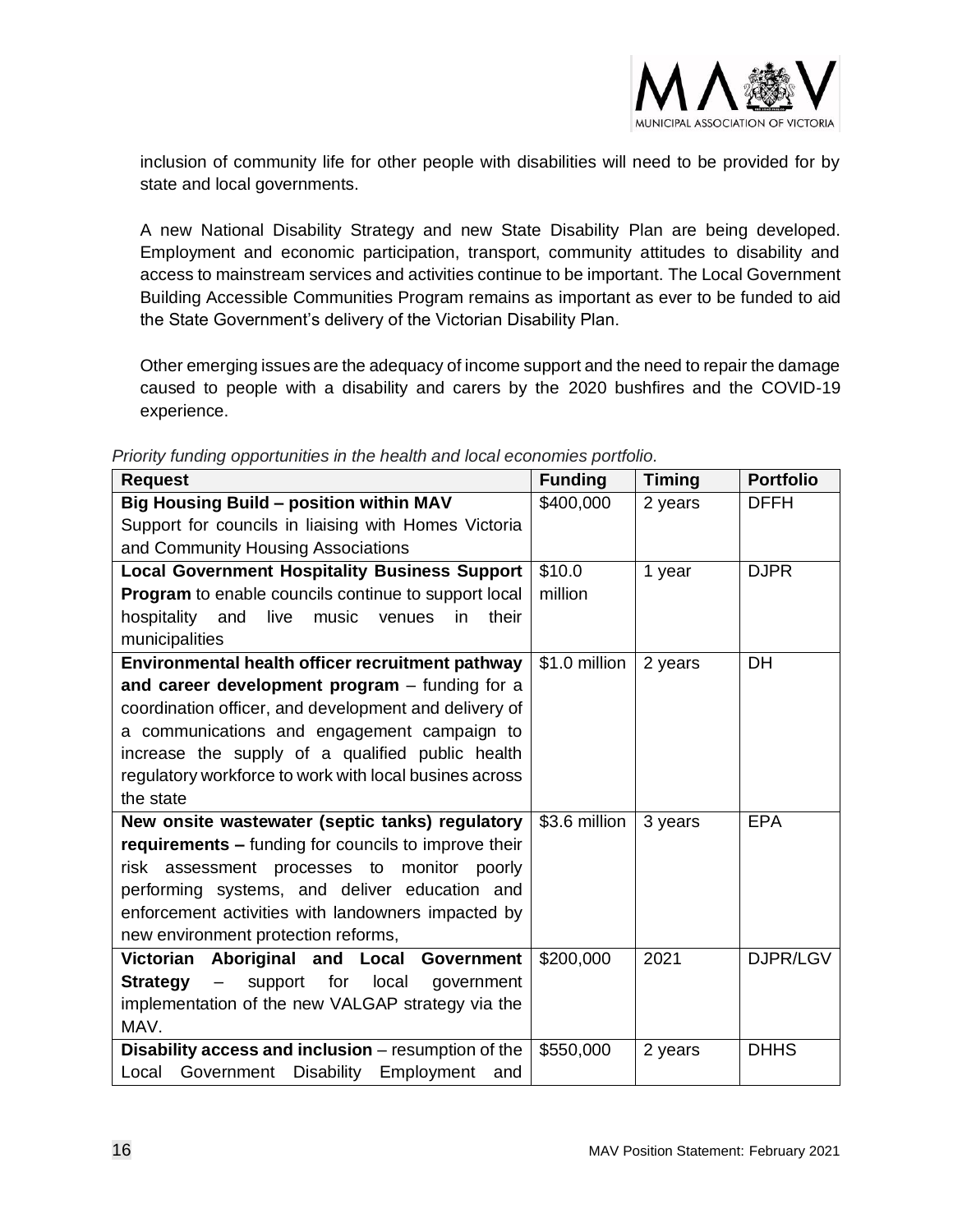

| Economic Participation project to assist the Victorian |              |          |             |
|--------------------------------------------------------|--------------|----------|-------------|
| Government deliver the Victorian Disability Plan.      |              |          |             |
| <b>Disadvantaged jobseekers</b> – creation of an MAV-  | \$525,000    | 3 years  | <b>DJPR</b> |
| based program to support councils to deliver local     |              |          |             |
| outcomes, including social procurement innovations.    |              |          |             |
| Public libraries COVID recovery - additional           | \$10 million | Commence | DJPR/LGV    |
| recurrent funding to support extended hours of         | recurrent    | 2021     |             |
| operation, more digital literacy learning programs,    | funding      |          |             |
| and employment of social workers to assist             |              |          |             |
| vulnerable jobseekers, disengaged young people and     |              |          |             |
| those experiencing social isolation connect with local |              |          |             |
| services.                                              |              |          |             |

#### <span id="page-16-0"></span>**3.4 Infrastructure and Community Strengthening**

The MAV's Infrastructure and Community Strengthening portfolio covers transport, asset management, emergency management, gender equity, arts and culture, and sport and recreation.

Across these portfolios there were several promising and welcome commitments in the November 2020 State Budget, particularly in capital expenditure and infrastructure-related grants programs. There are also some further opportunities and areas for concern that are detailed further below.

In the infrastructure and transport portfolios the landscape has changed significantly as a result of COVID-19, including significant changes to daily transport behaviours. Assumptions we had made about congestion, commuting patterns and the adoption of new technologies may all be affected by these new behavioural patterns.

There is an opportunity to seize on many Victorians' new-found interest in walking and bike riding to increase health and wellbeing. Investment in active transport infrastructure has an estimated dollar return of 1:5 through benefits including reduction in traffic congestion and vehicle operating costs, improving health and the environment (McLaughlin and Shilton, The Conversation, 23 July 2020). Smaller scale infrastructure investment can create local jobs and help stimulate local economies.

The MAV welcomed the announcement of funding for pop-up bike lanes in some parts of Melbourne last year, however we were disappointed that new funding for walking and bike riding announced in the November Budget was limited to works adjacent to other government projects in Fitzroy and along the Hurstbridge line. Funding is still the biggest barrier for councils to do more – reported by more than 80 per cent of councils in recent MAV surveys.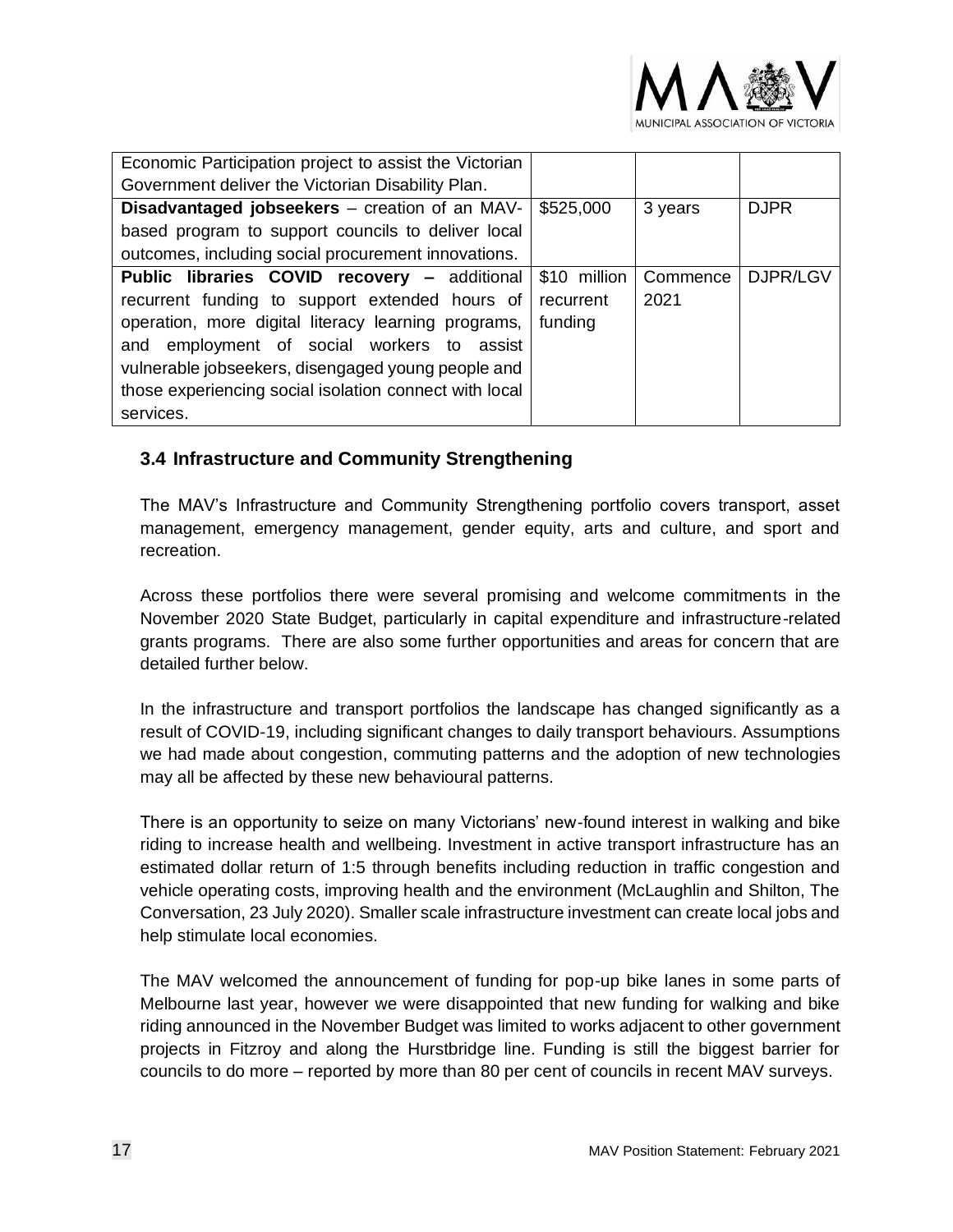

Providing ongoing funding for the critical School Crossing Supervisor Program is required to reduce the cost, uncertainty and community concern of the current unsatisfactory year-to-year funding. The MAV and councils have advocated for 50:50 split between councils and the State Government to fund the program.

This has been met in recent years though an annual boost to base funding, however there is no commitment to this or the program in the State's Budget beyond June 2021. The MAV requests that the Government commits to recurrent, indexed funding of the program to remove this year-to-year uncertainty and allow councils and school communities to plan effectively. Asset management planning, including the need for accurate and high-quality data, continues to be a significant issue and opportunity for local government. Unfortunately, many smaller rural and regional councils have capacity and capability constraints when it comes to asset management. Through the new Victorian Local Government Act provisions, councils are required to develop ten-year asset management plans by June 2022.

Recent changes to the Commonwealth and State Disaster Recovery Funding Arrangements (DRFA) requiring increased evidence of pre-disaster asset condition remain a significant risk for the state and the sector. There is a strong case for State Government funding to assist the sector to further mature and refine asset management capacity and capability.

#### <span id="page-17-0"></span>Emergency management

In emergency management, we continue to be concerned about the growing expectation of councils. There is extensive fatigue in the local government emergency management workforce. This is directly attributed to the significant work supporting community through the bushfires and the response to COVID-19. Compounding this are reforms to the emergency management planning and governance regime, which took effect at the municipal level in December 2020.

In 2019, the State Government undertook an assessment of councils' capability and capacity to undertake their roles and responsibilities in emergency management. It identified that expectations of councils in several key areas exceed their capability and capacity. In 2020, Inspector-General for Emergency Management and Commonwealth Royal Commission into National Natural Disaster Arrangements reports both highlighted council capability and capacity as a concern.

After a year's hiatus due to the Black Summer bushfires and COVID-19, Local Government Victoria's Councils and Emergencies project is expected to resume this year, focusing on developing strategies to address capability and capacity shortfalls. It will be critical these strategies are funded and implemented, to ensure councils are better placed ahead of the 2021/22 season.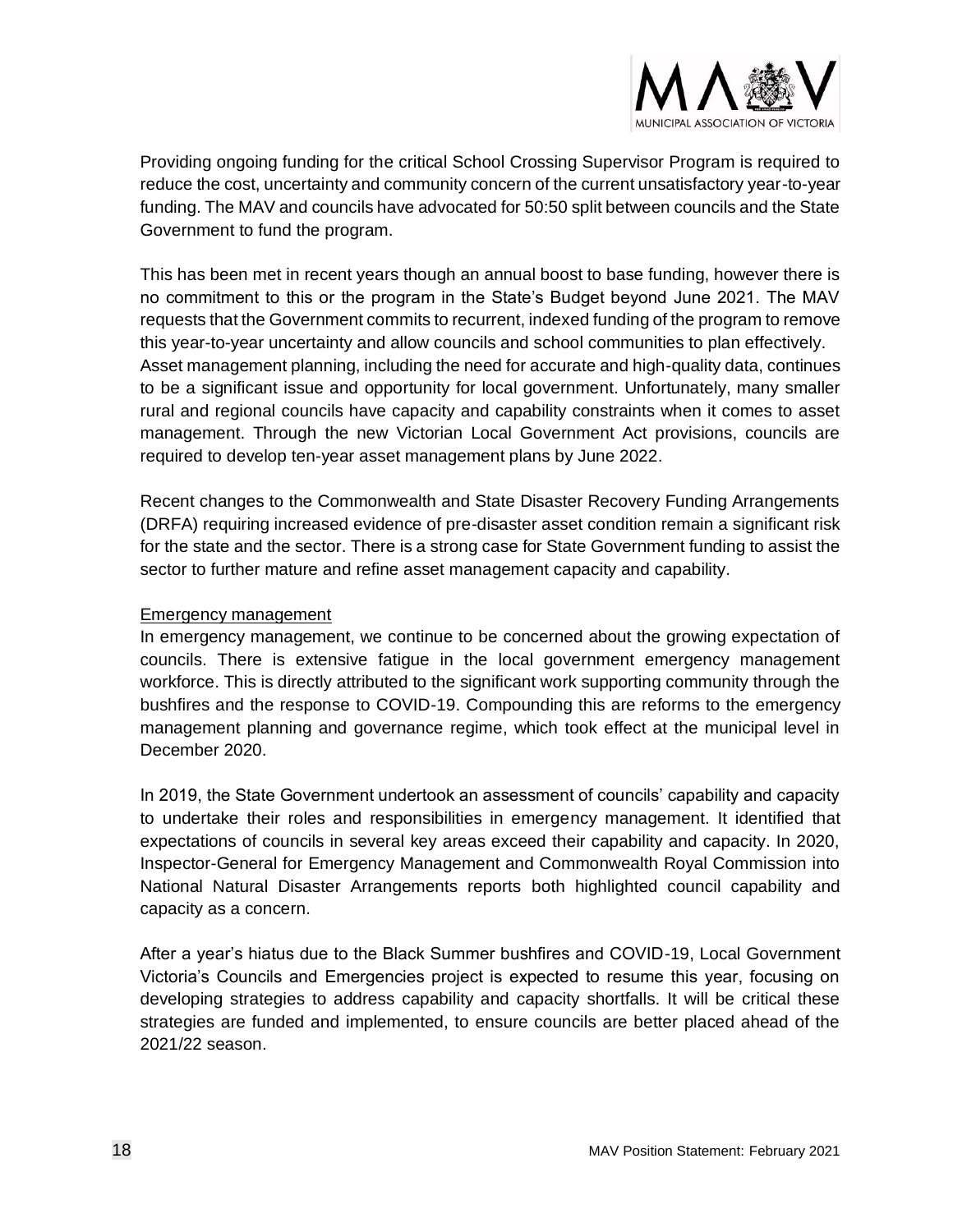

Through our participation in the Councils and Emergencies project, the MAV will continue to call for a review of the Municipal Emergency Resourcing Program (MERP) – including indexation, an expansion to cover all 79 councils and a review of the formula to better reflect risk and local government's role in supporting community resilience. For 2021/22, the MAV is recommending an expansion in the MERP program funding to provide funding to all councils.

#### Arts, creative, sport and recreation industries

The creative, sport and recreation industries have been hit hard by the pandemic. The viability of some facilities and services is likely to be affected and the MAV looks forward to working with councils and the State Government as new data and trend analysis becomes available. Some outdoor public spaces and recreation facilities are likely to see dramatic increases in use, with associated wear and tear.

Investment in these sectors has multiple benefits including health and wellbeing, economic stimulus and community connectedness. The recovery of these sectors will require coordinated and innovative approaches by local and state governments and industry.

Gender equality and prevention of family and gender-based violence

The MAV continues to monitor the effects of COVID-19 on gender equality with the disproportionate impacts on women in relation to job loss and unpaid care, as well as an increase in reported incidents of family violence during lockdown.

In the important policy and program area of gender equality, the MAV is working closely with the newly established Commission for Gender Equality in the Public Sector (CGEPS) to support the implementation of the Gender Equality Act 2020 for local government in 2021.

The prevention of family violence and all forms of violence against women is an ongoing priority issue for State and local governments. We will continue to work with the Office for Prevention in relation to pilot the Primary Prevention in Local Government Model in 2021.

| <b>Request</b>                                           | <b>Funding</b> | <b>Timing</b> | <b>Portfolio</b> |
|----------------------------------------------------------|----------------|---------------|------------------|
|                                                          |                |               |                  |
| Local walking and riding infrastructure – delivery       | \$230          | 4 years       | <b>DOT</b>       |
| funding for priority walking and cycling projects in all | million        |               |                  |
| Victorian councils and additional, targeted funds for    |                |               |                  |
| strategic bicycle links in inner and middle suburbs      |                |               |                  |
| of Melbourne.                                            |                |               |                  |
| Asset management and renewal gap - targeted              | \$5.43         | 1 year        | <b>DJPR</b>      |
| financial support for individual and/or groupings of     | million        |               |                  |
| rural and regional councils for system development       |                |               |                  |
| and training/capacity building                           |                |               |                  |

*Priority funding opportunities in the infrastructure and community strengthening portfolio.*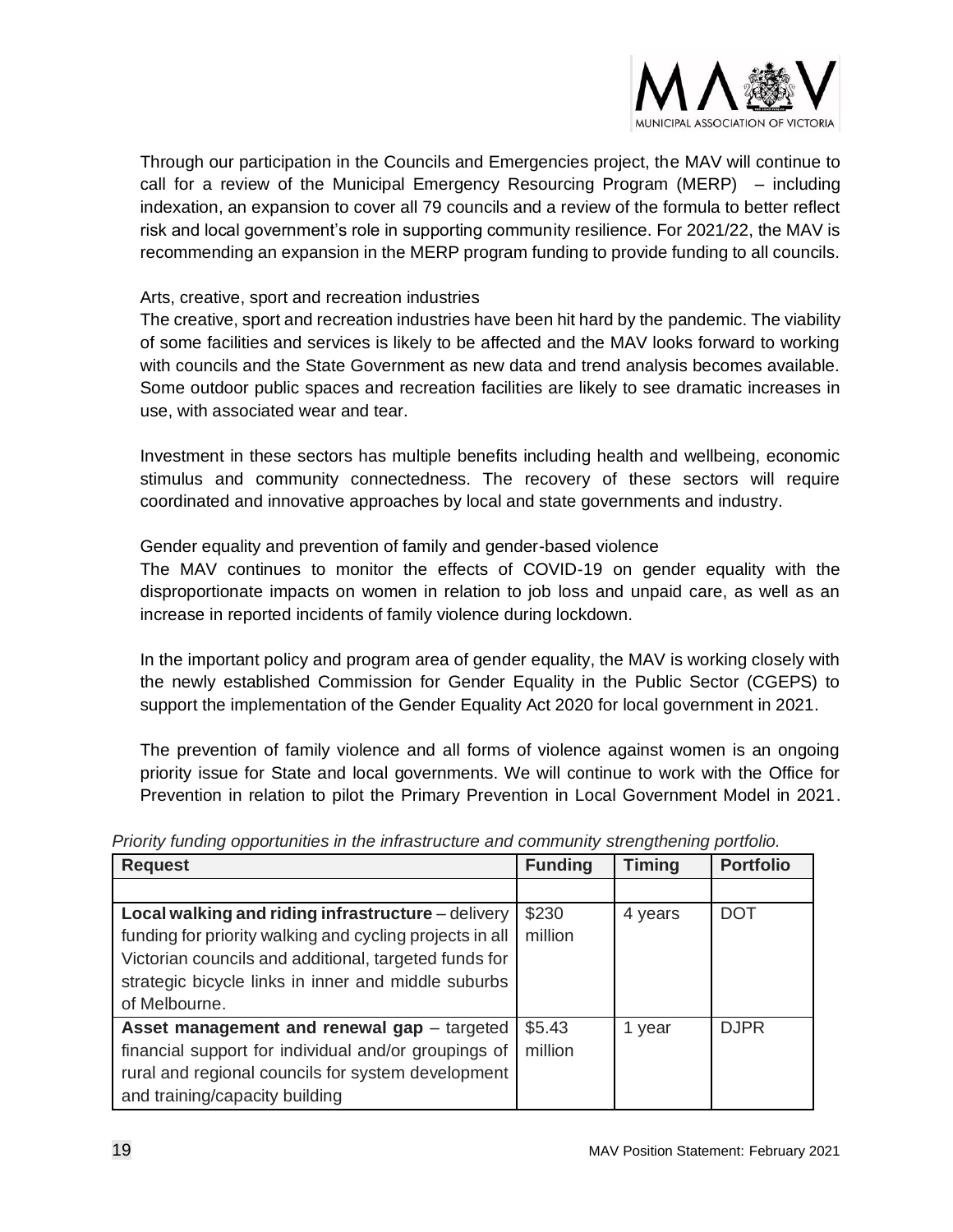

| <b>Request</b>                                         | <b>Funding</b>     | <b>Timing</b> | <b>Portfolio</b> |
|--------------------------------------------------------|--------------------|---------------|------------------|
| <b>School crossing supervisors</b> – provision of      | \$19.3             | Annually      | <b>DOT</b>       |
| indexed annual funding to match local government       | million            |               |                  |
| contributions.                                         |                    |               |                  |
| Local road blackspot program - supplement the          | \$10 million       | Annually      | <b>DOT</b>       |
| Federal Government's Blackspot funding program         |                    |               |                  |
| to target local intersections, places, road segments   |                    |               |                  |
| or users to reduce risk and improve safety             |                    |               |                  |
| outcomes.                                              |                    |               |                  |
| Municipal Emergency Resourcing Program - In            | \$6 million        | Annually      | <b>DJPR</b>      |
| recognition of the additional costs of planning for    |                    |               |                  |
| emergencies and building resilience in a COVID         |                    |               |                  |
| environment, expand the MERP program to cover          |                    |               |                  |
| all 79 councils and increase the allocations for rural |                    |               |                  |
| and regional councils.                                 |                    |               |                  |
| Arts and culture support - support for the local       | \$250k             | 4 years       | <b>DJPR</b>      |
| government arts and culture network.                   |                    |               |                  |
| <b>Sport and Recreation - support the Aquatics and</b> | \$11.9             | 2022          | <b>DJPR</b>      |
| Recreation Victoria (ARV) submission including         | million            |               |                  |
| funding for industry support, training packages,       |                    |               |                  |
| young people support package and investment in         |                    |               |                  |
| <b>ESD</b> infrastructure                              |                    |               |                  |
| Gender Equality Act obligations - one-off grant        | \$3.95             | 2021          | <b>DFFH</b>      |
| of \$50k per council to support initiation of Gender   | million            |               |                  |
| Equality Act obligations.                              |                    |               |                  |
| Prevention of family violence - funding 15             | $\overline{$}5.25$ | 3 years       | <b>DFFH</b>      |
| councils for three years to pilot the local government | million            |               |                  |
| primary prevention model. Continue funding the         |                    |               |                  |
| MAV to support facilitation and capability building.   |                    |               |                  |